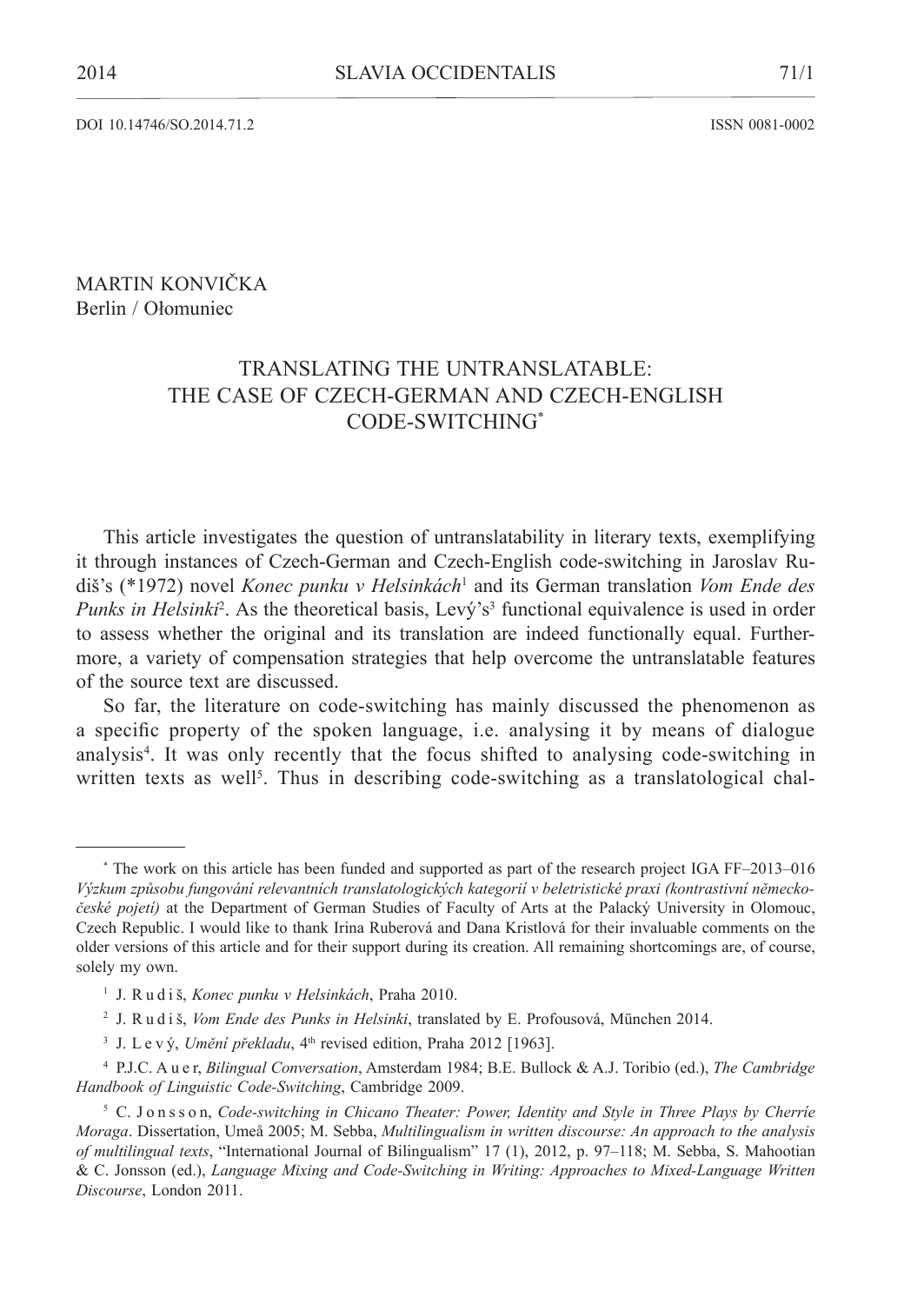lenge, this article endeavours to look into an issue that has not been discussed in such detail before<sup>6</sup>.

On the following pages, the term 'code-switching' is, however, used as a general term referring to a situation in a text when a switch from one linguistic code, i.e. one language, to another linguistic code, i.e. another language, occurs. Due to lack of space, the theoretical discussion of the relationship between the term 'code-switching' and other similar terms such as 'code-mixing' or 'fused lect' are not taken into account.

### **Untranslatability as a translators' challenge**

Perhaps the most important Czech translation theorist of the  $20<sup>th</sup>$  century, Jiří Levý<sup>7</sup>, sees untranslatability and problematic translatability as being connected to the degree of language specificity of the source text<sup>8</sup>. On one hand, this language specificity tackles the question of the relationship between language and cognition, and on the other hand the relationship between language and culture. Therefore, according to Levy<sup>9</sup>, a translator's work should not be based on "the original text but on its ideological and aesthetic values and the objective should not be the text itself but a particular content the text conveys to the reader" (translation MK).

This claim is certainly valid in general but there are also  $-$  as always  $-$  exceptions to the rule. As far as poetry is concerned, for instance, it is the form itself, i.e. the original text, which gains significance. Prose texts are not bound by the formal constraints of poetic language, as Malý<sup>10</sup> points out. However, these constraints are not universal and they are always subject to the particular cultural conventions of the given literary tradition.  $Mal\dot{v}^{11}$  illustrates this disparity between different formal conventions by Christa Rothmeier's German translations of modern Czech poetry. She dismisses rhymes in her translated poems because she claims it to be a typical Czech poetic feature unsuited for the German environment. To exemplify this point, Petr Borkovec's poem *[Poštolka nasedá na vršek borovice …]* / *[Ein Turmfalke landet auf einem Föhrenwipfel …]* and its German translation are shown below.

<sup>6</sup> As far as I (MK) know, there are only a few articles dedicated to this topic. For example, one chapter about the issues of translating code-switching between Swedish and English in an unfinished dissertation. by Nichola Smalley (personal communication). Her findings were presented at the conference *Code-Switching in Literature* that took place in London on 5 July 2013. Paul Bandia (1996) also shortly addresses the topic by pointing out the complications connected to English translations of African authors who code-switch between French and French-based creoles in their works.

 $<sup>7</sup>$  J. Levý, op. cit., p. 48.</sup>

<sup>&</sup>lt;sup>8</sup> He draws upon the so-called Sapir-Whorf hypothesis that posits that speakers of various languages perceive the world in various ways. In other words, untranslatability is a default situation based on the cognitive differences in perception of the extralinguistic world by the recipient of the source text on the one hand and by the recipient of the target text on the other hand.

<sup>9</sup> Ibidem, p. 49.

<sup>&</sup>lt;sup>10</sup> R. Malý, *K otázce tzv. nepřeložitelnosti poezie*, "Slavica Litteraria" 15 (1), 2012, p. 126.

<sup>&</sup>lt;sup>11</sup> Ibidem.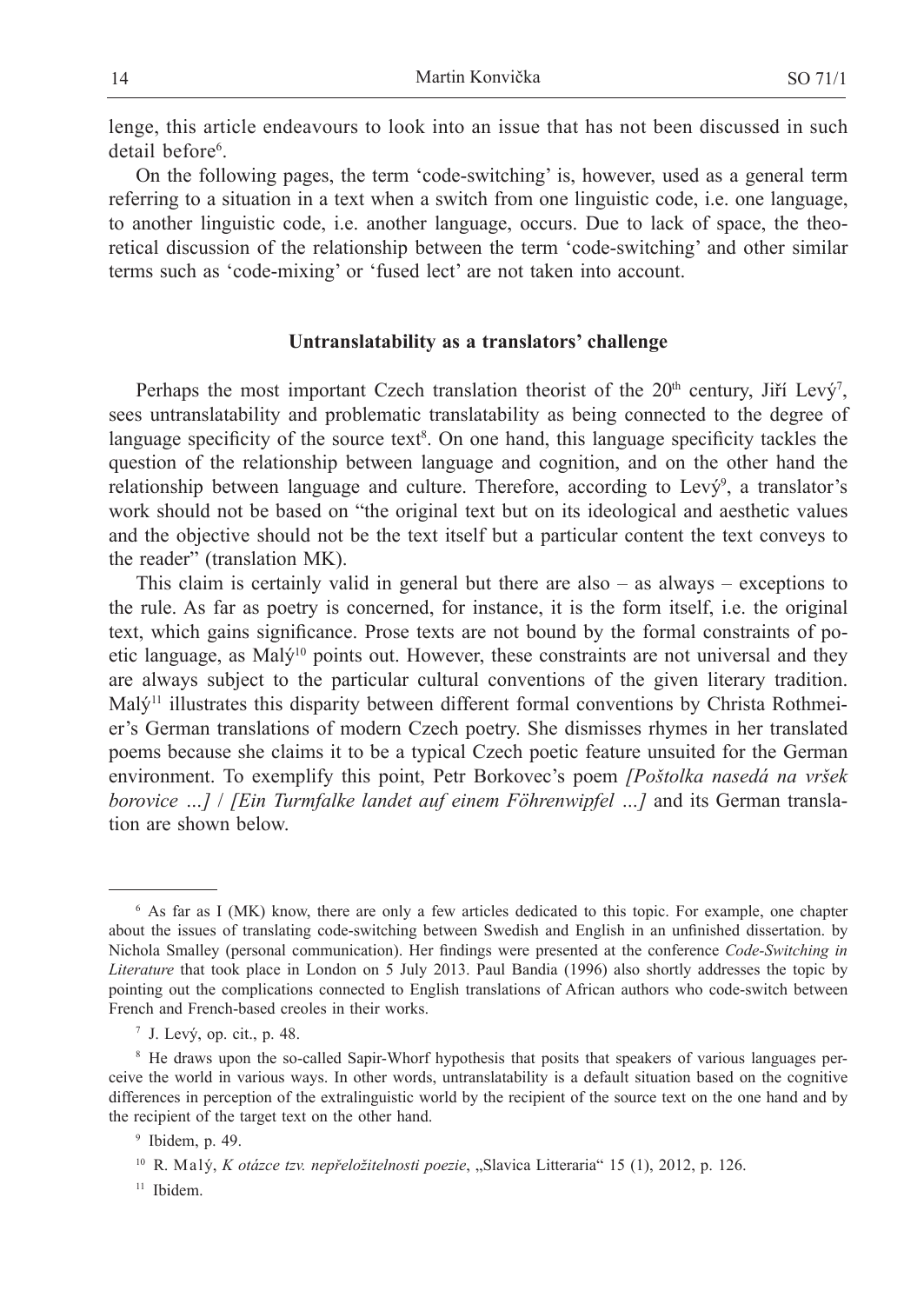| $\mathbf{A}$<br>B<br>B<br>A          |
|--------------------------------------|
| $\mathbf C$<br>D<br>D<br>$\mathbf C$ |
| E<br>F<br>E                          |
| G<br>F<br>G                          |
|                                      |
| A<br>B<br>$\mathbf C$<br>D           |
| E<br>F<br>G<br>H                     |
| H<br>I<br>H                          |
| $\bf J$<br>Н<br>K                    |
|                                      |

Sommer 1996<sup>12</sup>

<sup>&</sup>lt;sup>12</sup> P. B o r k o v e c, *Feldarbeit*, translated by Ch. Rothmeier, Wien 2001. My (MK) highlight and rhyme scheme.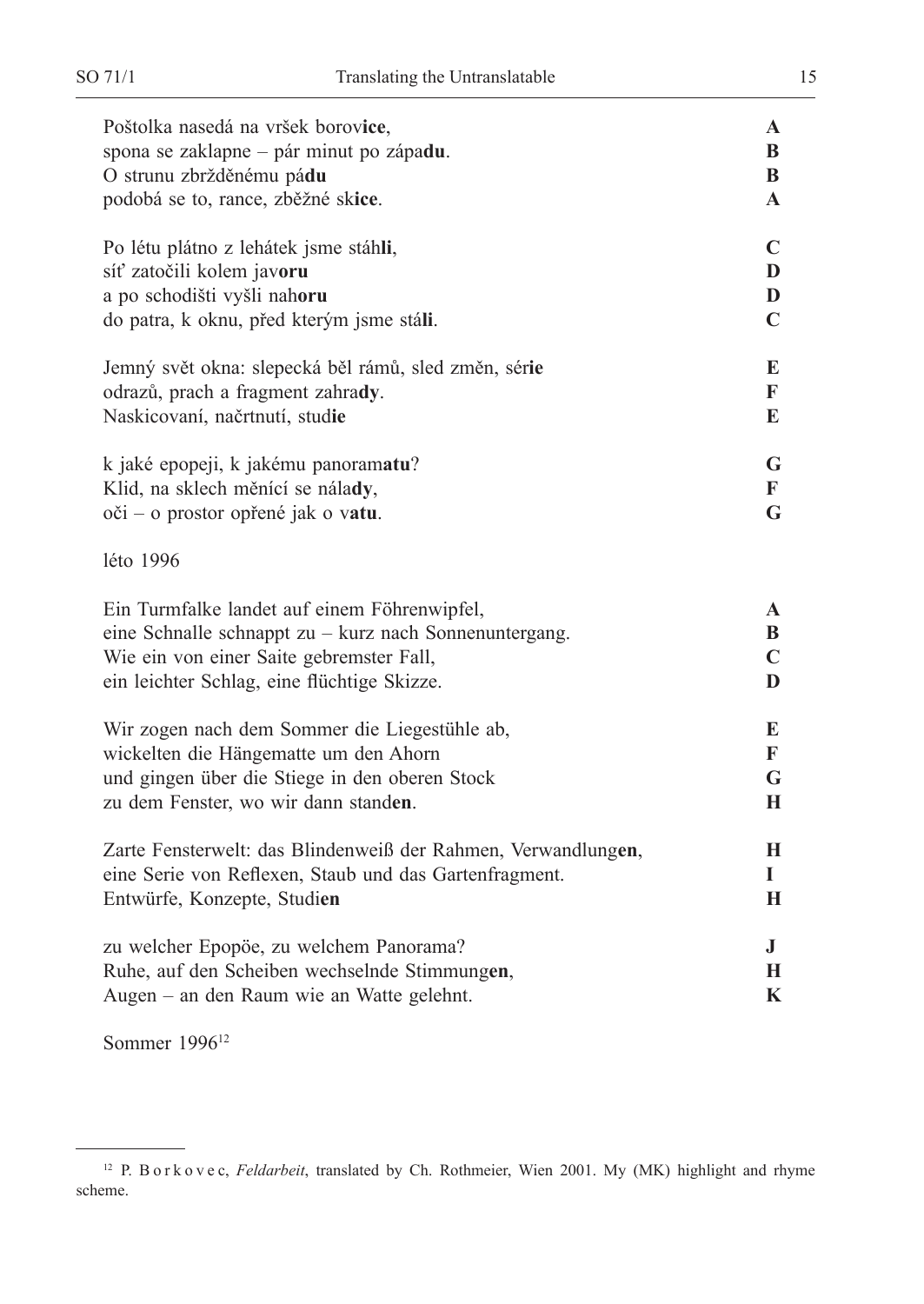According to Lev $\acute{v}^{1312}$ , the whole process of translation consists of three parts: the content of the original text and its double concretisation - for the first time performed by the reader of the source text, i.e. the original, and the second time by the reader of the target text, i.e. the translation. In Levý's theory, translation is considered to be a creative process aimed at repeating the same effects in the target text as those of the source text. Due to this interconnection of the translation and the original text, however, the translation process cannot be seen as purely creative, according to Levý, but should rather be situated on the border between reproductive and creative art.

Translation as a piece of art is an artistic reproduction, translation as a process is original act, translation as a type of art is a case on the border of reproductive art and creative art<sup>14</sup>. (Translation MK)

Along these lines, Levý<sup>1514</sup> also compares translation to acting. Acting, similar to translating, is based on a given screenplay (reproductive feature), but each performance represents the actor's individuality (creative character). In this respect, Ruberová<sup>16</sup> highlights Hausenblas'<sup>17</sup> rebuttal of Levý's conception of translation as a reproductive art. His dismissal is based on the different understanding of the term 'reproductive' since he sees the original and the translated text on the same level. In opposition to this relationship, the actor's performance, i.e. reproducing a text passage, and his screenplay, be it the original or the translation, represent two different levels.

In Levý's framework of double concretisation, untranslatability originates from the differences between the cultural environment of the source text and the cultural environment of the target text. If these two environments are not compatible, readers of the translation cannot be affected by the text in the same way readers of the original are. Levý18 adds the following commentary to this issue:

The relationship between the translation and the original is the relationship of a text and its **rendering using different material**. It should therefore not be the unity between form and content in the new material that remains constant, but rather the **concretisation of the content in the mind of the perceiver**, in popular words the final impression or the impact of the work on the reader. (Translation MK)

If we thus accept that literary translation should not be a mere transfer in a one-to-oneratio, which would make the translation absolutely faithful to the original text, there will inevitably be situations when not everything is translatable into the target language. This could be caused by various linguistic peculiarities of the original that does not facilitate the translation. Alternatively, such a situation might arise even though the given linguistic structures can be translated, i.e. there is a corresponding equivalent in the target language,

<sup>&</sup>lt;sup>13</sup> <sup>12</sup>J. L e v ý, op. cit., p. 49.

<sup>14</sup> Ibidem, p. 79.

 $15 \frac{14}{16}$ Ibidem.

<sup>&</sup>lt;sup>16</sup> I. R u b e r o v á, *Ke stavu českého myšlení o překladu*, "Slavia Occidentalis" 58, 2001, p. 213.

<sup>&</sup>lt;sup>17</sup> K. H a u s e n b l a s, *Překládání a teorie literatury*, "Rozhledy" 13 (2), 1965, p. 155–167.

 $18$  J. L e v  $\dot{V}$ , op. cit., p. 111. Original highlight.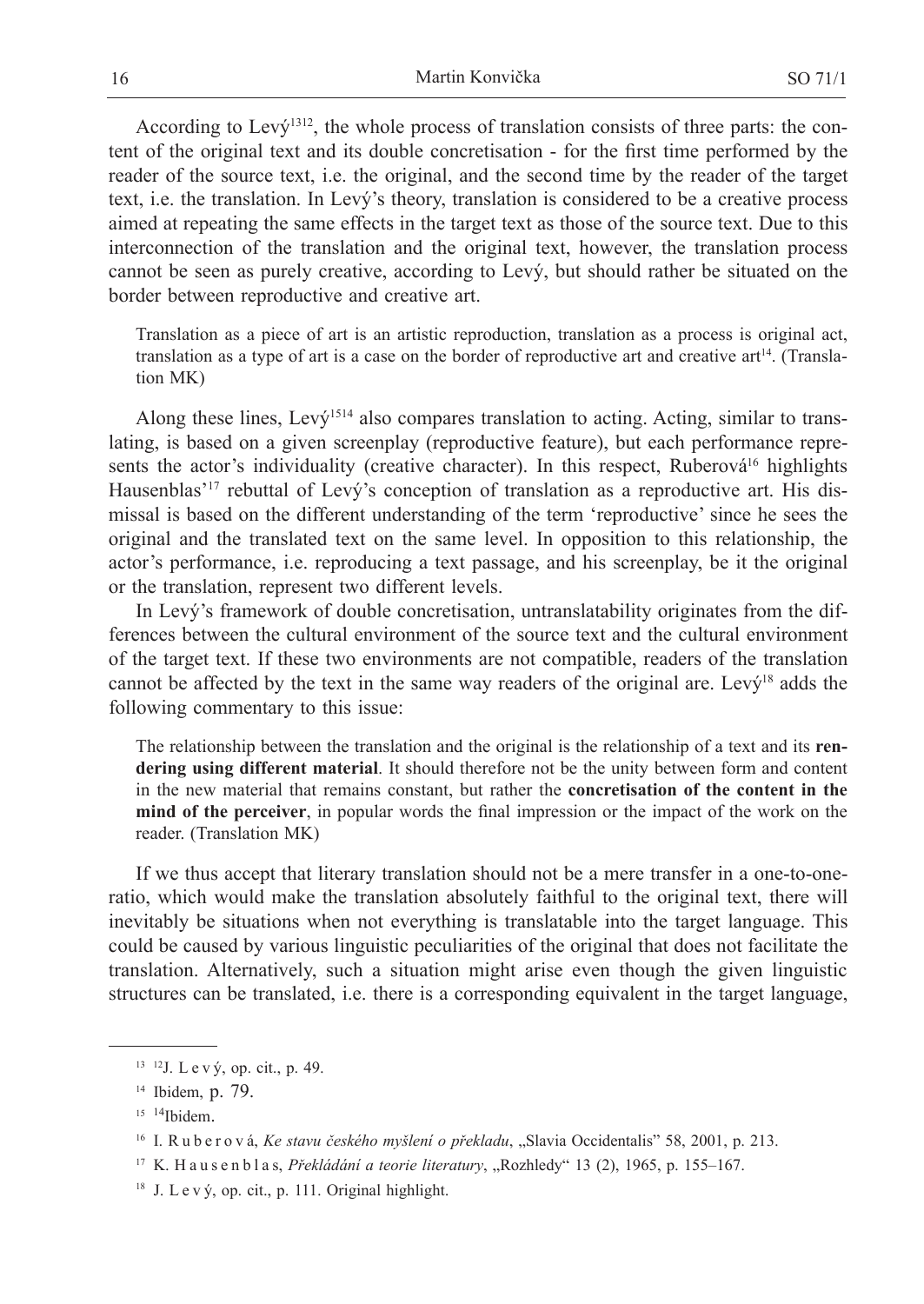when the use of these equivalents would, however, not lead to any concretisation in the mind of the perceiver of the target language, i.e. in the mind of the reader.

The issue of untranslatability in literature, especially in poetry, has been addressed by Radek Malý<sup>19</sup> who analysed the notion of untranslatability within different translatological frameworks. He concludes his article with the claim that, at least in regard to poetical texts, untranslatability seems to be a rather vague and useless term. This assertion is also further supported by the opinion of the well-known Czech translator of Shakespeare's works, Martin Hilský<sup>20</sup> who claims that "it is not very fruitful to ask whether a given literary text is untranslatable. Far more intriguing is the question **how** untranslatable the text is".

One of the problematic aspects of the term 'untranslatability' stems from the fact that it is often used as an umbrella term in a variety of contexts, although 'difficult to translate' would perhaps be a more appropriate description. Real untranslatability is thus a rare property of literary texts. But even if translators come across a piece of text that really is untranslatable, they have a wide range of options at their disposal to compensate for the untranslatable passages. These compensation strategies are discussed later on using examples from the aforementioned German translation of Rudiš's novel *Konec punku v Helsinkách.*

Concerning untranslatability, in the 1950s Roman Jakobson postulated his famous dictum that two languages do not differ in respect to what information they can express, but rather in respect to what information they obligatorily have to express.<sup>21</sup> In the same article, Jakobson also refutes untranslatability as an objective property of texts, as the following quotation illustrates.

No lack of grammatical device in the language translated into makes impossible a literal translation of the entire conceptual information contained in the original. […] If some grammatical category is absent in a given language, its meaning may be translated into this language by lexical means<sup>22</sup>.

Hence, compensation strategies play a central role on every level of the language system in this approach to translation. Grammatical structures that the target language lacks may be substituted by other grammatical or  $-$  when not available  $-$  lexical structures. In this regard, Jakobson is in opposition to Levý<sup>23</sup> who, at least implicitly, considers untranslatability, expressed by the so-called Sapir-Whorf hypothesis (see above), to a certain degree an intrinsic feature of all texts. Jakobson then goes on to formulate his own view of translation. He stressed the relevance of conceptual equivalence and relativises equivalence in form. This brings him, however, again back to Levý's functional equivalence.

[T]ranslation from one language into other substitutes messages in one language not for separate code-units but for entire messages in some other language. Such a translation is a reported spe-

<sup>&</sup>lt;sup>19</sup> R. Ma<sub>1</sub> ý, op. cit., p. 125–133.

<sup>20</sup> M. H i l s k ý, *"O nepřeložitelnosti aneb rytmus jako prvek významotvorný"*, *" Souvislosti"* 2, 1998, p. 16. Original highlight. My (MK) translation.

<sup>21</sup> R. J a k o b s o n, *On linguistic aspects of translation*, [in:] R.A. Bower (ed.), *On Translation*. Cambridge 1959, p. 236.

<sup>22</sup> Ibidem, p. 234–235.

<sup>&</sup>lt;sup>23</sup> J. L e v  $\dot{v}$ , op. cit., p. 48.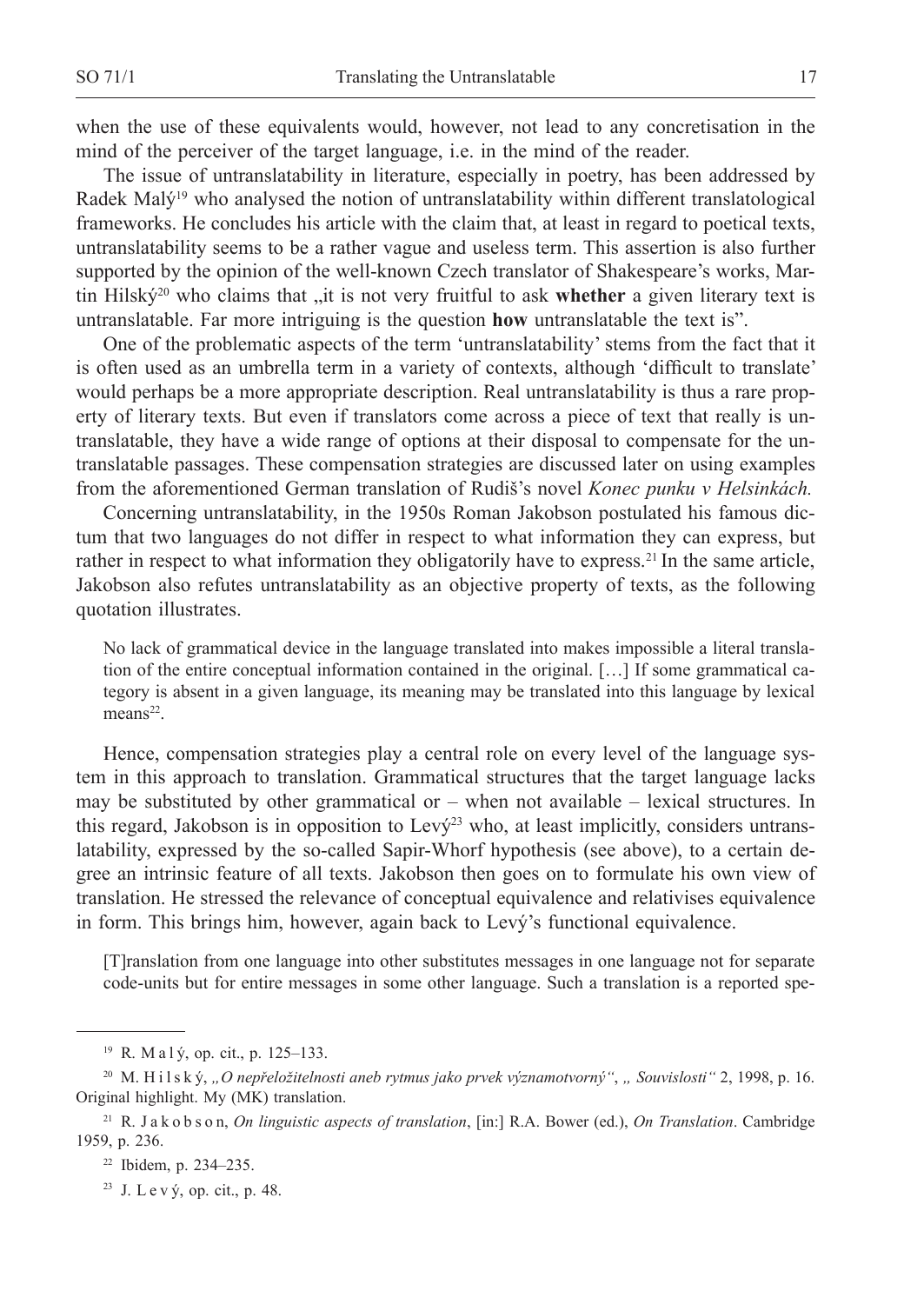ech; the translator recodes and transmits a message received from another source. Thus translation involves two equivalent messages in two different codes<sup>24</sup>.

From that thought follows the idea that in the process of recoding the source text, translators will sooner or later find themselves in a situation when they have to attempt to compensate for structures not available to them in the target language. Grammatical and lexical structures on one side can be substituted by different grammatical or lexical structures on the other side.

In case of missing background information on the side of the readers of the translated text, such as missing context which is automatically available to the readers of the original, the translators may try to provide some extra information. There is basically only one option – the possibility of educating the readers may be left aside – available in this situation: explanatory notes<sup>25</sup>. It is up to the individual translator whether it will be footnotes or internal notes. Although both options are feasible, there is a general tendency in literary translations to omit footnotes since they significantly disrupt the text fluency and reading comfort. Unlike footnotes, internal notes are non-invasive and more appropriate in most cases because the reader who lacks knowledge of the original text might not even notice the fact that explanatory notes have been used. Such inconspicuous approach cannot be reached using footnotes and is therefore generally preferred.

### **Code-switching and the End of Punk in Helsinki**

The discussion of untranslatability sketched in the introductory section of this paper will now be illustrated by analysing the German translation of Rudiš's novel *Konec punku v Helsinkách*, more precisely by analysing the diary passages<sup>26</sup>. In these parts of the book, a teenage girl called Nancy who lives in Jeseník in communist Czechoslovakia at the end of the 1980s writes about her everyday problems. Since she comes from a mixed German-Czech family, she often makes use of a range of German expressions<sup>27</sup> in her entries. As a consequence, these sections of the book make fine examples of Czech-German codeswitching. Furthermore, in these passages and on other occasions, instances of Czech-English code-switching can be found as well.

The following examples from the Czech original of the novel by Jaroslav Rudiš and its German translation offer the first type of compensation for missing context: organic insertion of an internal note into the German target text. For the average German reader, the name Gustáv Husák has no particular connotations. On the other hand, the average Czech reader knows Gustáv Husák (∗1913 – †1991) as the last communist president of Czechoslovakia. Apart from this piece of information, the Czech readership also regard him to be a symbol of overall stagnation prior to the Velvet Revolution. The translator solved this

<sup>24</sup> R. J a k o b s o n, op. cit., p. 233.

<sup>25</sup> Cf. J. L e v ý, op. cit, p. 115.

<sup>26</sup> J. R u d i š, *Konec punku v Helsinkách*, op. cit., p. 27–35, 73–77, 103–111, 128–138, 150–155, 169–178, 227–233, 242–252.

<sup>&</sup>lt;sup>27</sup> In most cases, German lexemes used in the novel are limited to the words easily recognised by Czech readers such as *mutr, (dvoj)brudr, luft*, *gut, scheisse*, *šnaps*, *šnicl* or *danke*.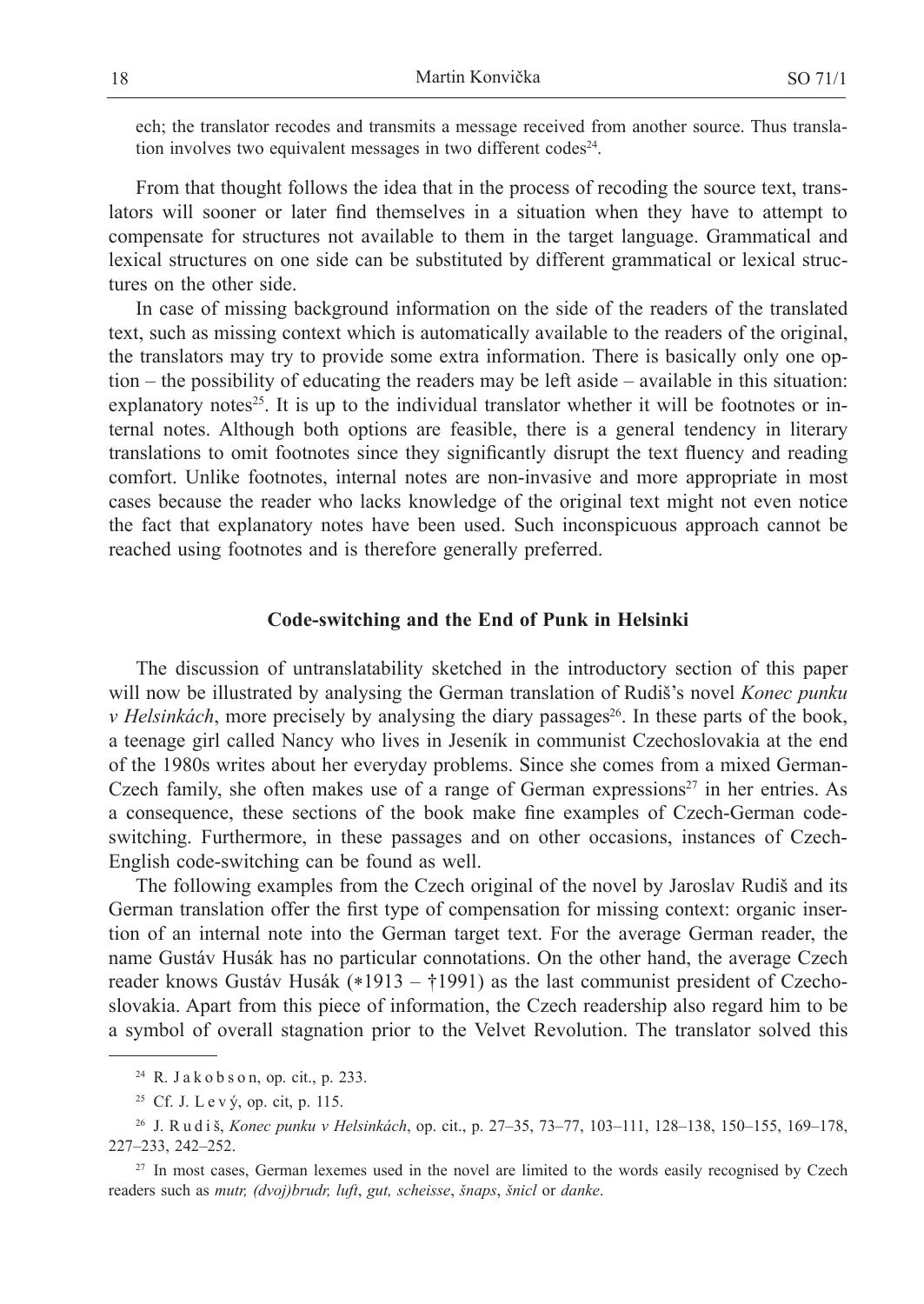problem by using explicit internal notes such as "der Herr Präsident" or implicit "Neujahrsansprache" so that the information that Gustáv Husák is the president, thus giving a New Year's Speech, is conveyed.

V bedně mluvil Husák a mámin chlap říkal že je zajímavý jak mluví napůl česky a napůl slovensky a že přitom je nejvíc zajímavý že nikdy nic neříká a pak ještě řek že Husák ani nemluví ale spíš jen husákuje<sup>28</sup>.

In der Glotze quasselte Husák und Muttis Typ meinte wie interessant, dass der Herr Präsident zwar Tschechisch und Slowakisch auf einmal redet und trotzdem nichts Ordentliches rausbringt, dann sagte er noch, das ist keine Neujahrsansprache sondern Husákgelaber<sup>29</sup>.

Besides the aforementioned factual notes, there are also internal notes of (meta)linguistic nature trying to compensate for properties of the text that are lost in translation. The use of German lexemes within the Czech source text is self-explanatory since the code-switching is obvious. However, once translated into German, this instantiation of code-switching becomes inaccessible. It is exactly this kind of untranslatability that stands at the centre of attention in this paper. The translator decided to add the lost information with the help of an explicit note stating the utterance was originally in German, i.e. *auf Deutsch.*

A pak mě u hřbitova hladila po tváři a pořád bulela a opakovala ach du mein kleines mädchen a mně to bylo trapný protože už žádná malá holka nejsem a taky na nás čuměli lidi z autobusový zastávky30.

Vor dem Friedhof hat sie mir dann lange die Wange gestreichelt und konnte nicht aufhören zu heulen und sagte immer wieder auf Deutsch, ach du mein kleines Mädchen. Mir war es richtig peinlich, weil zum Ersten bin ich nicht mehr klein und zum Zweiten glotzten uns die Leute auf der Bushaltestelle an<sup>31</sup>.

 As was already mentioned, one of the causes of the so-called untranslatability could be seen in the linguistic make-up of the original text. The following paragraphs, therefore, discuss different examples of code-switching between two languages within the original Czech text and its respective German translations.

Problematic situations arise when a foreign language with a particular effect on the reader of the source text cannot have the same function (cf. Levý's functional equivalence) for the reader of the target text. As was already pointed out on several occasions, language is closely connected with the culture of its speakers. These speakers might have different or even no association with the foreign language in question. Levý<sup>32</sup> also comments on the instrumentalisation of foreign languages in literature and its translatological consequences:

**A foreign language** that is common in the environment for which the original text was written, becomes unintelligible for a Czech reader and therefore it cannot be preserved; Punic language

 $28$  J. R u d i š, op. cit., p. 28.

<sup>29</sup> J. R u d i š, *Vom Ende des Punks in Helsinki*, translated by E. Profousová, München 2014, p. 29.

<sup>30</sup> J. R u d i š, *Konec punku v Helsinkách*, op. cit., p. 173.

<sup>31</sup> J. R u d i š, *Vom Ende des Punks in Helsinki*, op. cit., p. 194.

 $32$  J. L e v  $\dot{V}$ , op. cit., p. 116. Original highlight.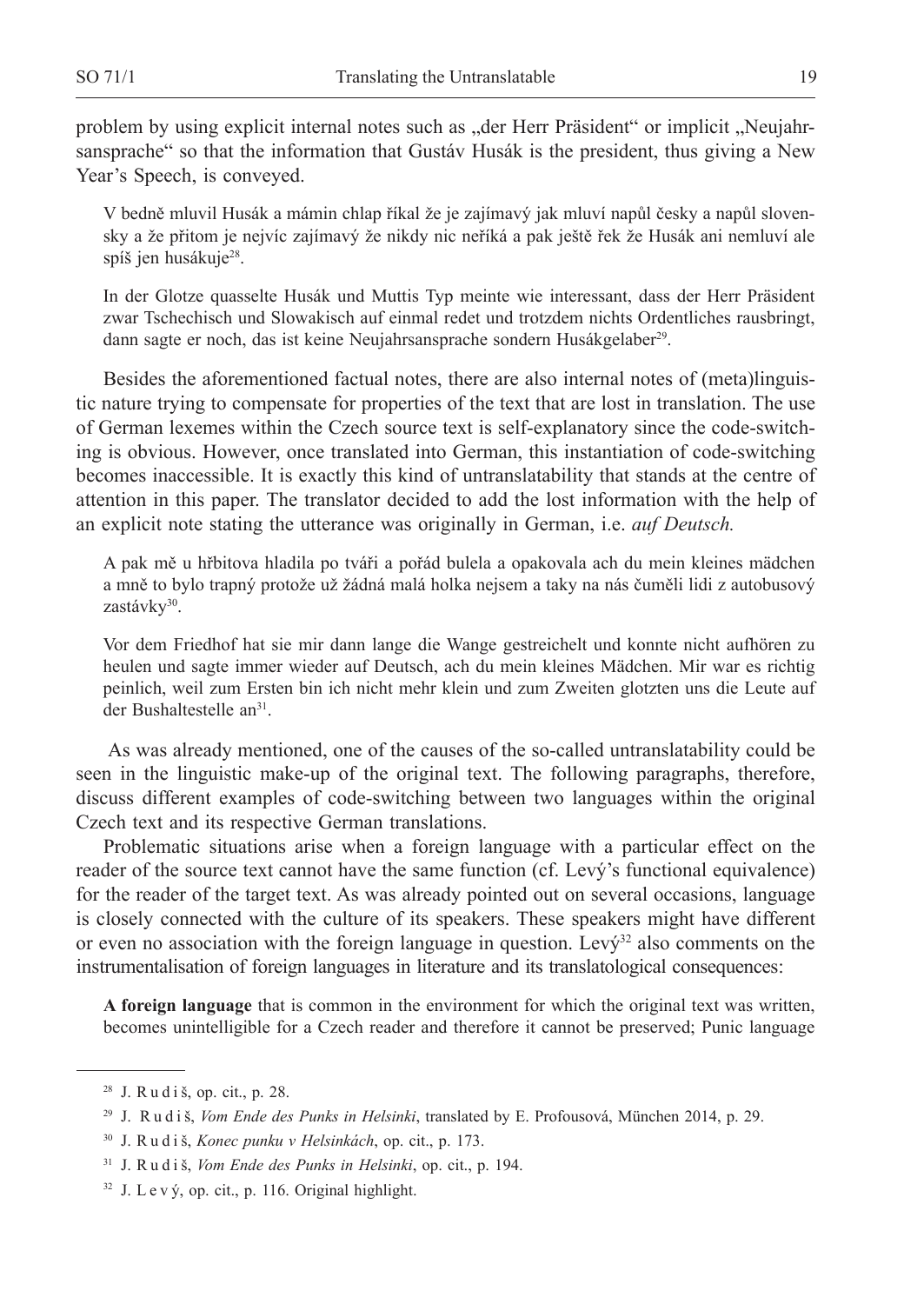spoken by Plautus's soldier Poenulus, Turkish in classical Bulgarian literature or even French in Tolstoy's *War and Peace* for a common reader would be unintelligible. (Translation MK)

Moreover, in the concrete case of Czech-German or German-Czech translation practice, the translator has to deal with the asymmetrical relationship between these two languages. Whereas German is relatively well-known and at least partially intelligible in the Czech environment, i.e. it is possible to assign a certain function to this language; Czech would hardly be able to accomplish the same in the German environment. The only function for Czech in the German-speaking environment would probably be simple exoticisation, i.e. functioning as a generic foreign language.

The following passages entail some examples of Czech-German code-switching in Rudiš's novel, such as the use of German words instead of their Czech counterparts, e.g. *angst* instead of *strach*, *oma* instead of *babička* or *brudr* instead of *bratr*. However, the German words are orthographically adjusted to the Czech spelling conventions, hence, losing some of their exoticising Germanness. All the German words are thus written with lower-case initial letters, vowel length is indicated with an acute accent or letters of the Czech alphabet are used to integrate the instances of code-switching into the remaining Czech text.

Neřekla jsem mu že mám **angst** že jsem v tom protože jsem měla **angst** co by řek on33.

**Oma** si vzpomněla že dneska to je tolik a tolik let co někde na rusácký frontě padnul její mladší **brudr** což je vlastně skoro strejda. Vytáhla **weltatlas** a to místo mi ukázala abych to taky věděla až tady nebude a bylo to docela blízko Černobylu kterej všechno ozářil včetně nás<sup>34</sup>.

Helmut maká někde v lese a stejně by mu to určitě bylo **ganc egál** kdyby to věděl že jsem v tom protože už jedno dítě přece má a taky mu to je **ganc egál**35.

The German lexemes used in the Czech original of the novel fulfil an exoticising function. As was already mentioned earlier, most of the readers of the original Czech text have at least rudimentary passive knowledge of German. Besides, the German expressions are always used in such situations that the reader can easily understand everything from the context. Translating Czech-German code-switching into German almost inevitably destroys the code-switching situation of the original. If, however, a third language, e.g. English, is involved, the problem becomes less prominent as is shown later on using the examples of Czech-English code-switching.

Before we get acquainted with the solution proposed by Eva Profousová in her German translation, let us once again have a look at what Jiří Lev $\acute{v}^{36}$  recommends as the optimal strategy.

The most acceptable solution might be to translate relevant foreign sentences into Czech and leave the common greetings and short answers that are clear from the context in the foreign language to indicate the exoticism (particularly when the main idea is repeated in Czech in the next

<sup>33</sup> J. R u d i š, *Konec punku v Helsinkách*, op. cit., p. 30. My (MK) highlight.

<sup>34</sup> Ibidem, p. 33. My (MK) highlight.

<sup>35</sup> Ibidem, p. 31.

<sup>36</sup> J. L e v ý, op. cit., p. 116.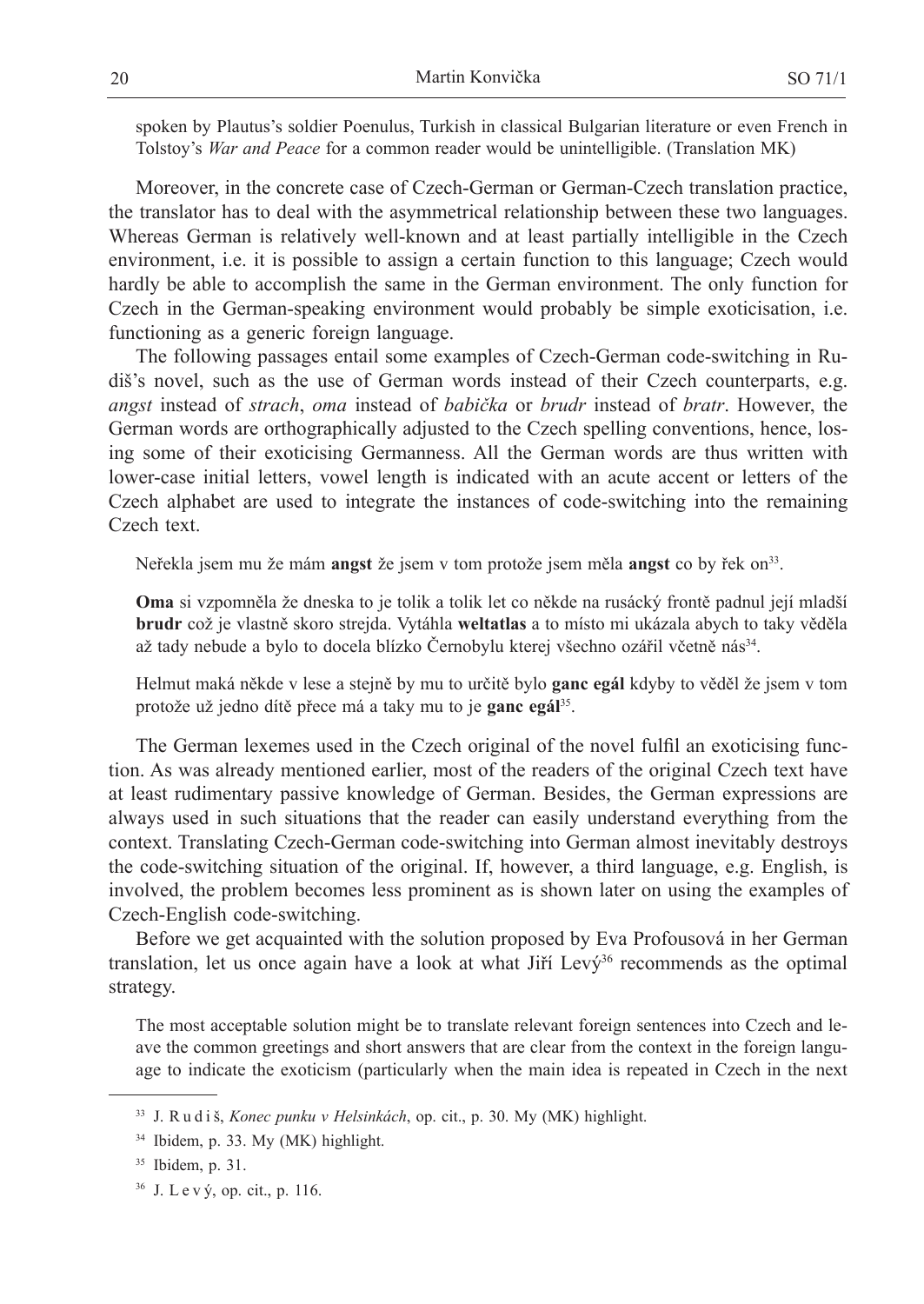sentence); thus only imply foreign utterances and combine the implication with an explanation *(said in Turkish)*. (Translation MK)

It is obvious that Levý's solution is not particularly suitable for dealing with the situations encountered in Rudiš's novel, mainly because the instances of code-switching are confined to the level of individual words, i.e. intra-sentential code-switching. This prevents the translators from further reducing the foreign utterances or using explanations that would appear stylistically problematic. A teenage girl would probably not use explanatory metalanguage in her diary entries to comment on her own private language use. Therefore Levý's suggestion of the type *said in Turkish* cannot be applied.

Therefore, the translator had to come up with an alternative strategy for compensating for the missing aspects of the source text in her translation. Eva Profousová decided to make use of specific means available only to written language. As the following passages (corresponding with the previous Czech passages) from the German translation of the novel show, she exploited the graphic possibilities a book as a medium offered her. Such an approach to code-switching is thus only possible while working with written code-switching.

Hab ihm nicht gesagt dass ich *angst* hab wegen Kind im Bauch, weil ich *angst* hatte was er dazu sagen würde<sup>37</sup>.

**Oma** fiel ein, dass heute vor so und so viele Jahren ihr Bruder an der Russenfront gefallen war. Ihr jüngerer **Bruder**, also eigentlich mein Großonkel. Sie kramte einen **Atlas** hervor und zeigte es mir auf der Karte, damit ich es weiß, wenn sie nicht mehr da ist, und die Stelle war gar nicht mal weit von Tschernobyl das alles inklusive uns verstrahlt hat<sup>38</sup>.

Helmut ackert irgendwo im Wald. Sowieso wäre es ihm **total egal**, wenn er wüsste dass ich was im Bauch hab, weil er doch schon einen Wurm hat und auch der ist ihm **total egal**39.

This unorthodox compensation strategy can be best observed in the first passage, where the German word *angst* retains the orthographic form of the Czech original, i.e. with a lower-case initial letter. To achieve even higher graphic differentiation from the surrounding German co-text, the expression in question is additionally made even more exotic by using italics.

On the other hand, the second example indicates that the translator decided not to use her innovative compensation strategy, consequently abandoning it in certain cases. Thus the expressions *oma*, *brudr* and *weltatlas* with originally exotic effects remain in the translated text unmarked, i.e. Oma, Bruder, and Atlas. Regarding the reasons why Profousová chose not to exoticise these passages, no obvious explanation could be identified.

In the third example, Rudiš's translator, nevertheless, again works with the same method as in the first passage. However, she does not adopt the original orthographic form of the word exactly, and she partially adjusts it by removing the acute accent above the vowel signalising its length. On the other hand, in contrast to the second example, italics are

<sup>37</sup> J. R u d i š, *Vom Ende des Punks in Helsinki*, op. cit., p. 30. Original italics. My (MK) highlight.

<sup>38</sup> Ibidem, p. 32. My (MK) highlight.

<sup>39</sup> Ibidem, p. 31. My (MK) highlight.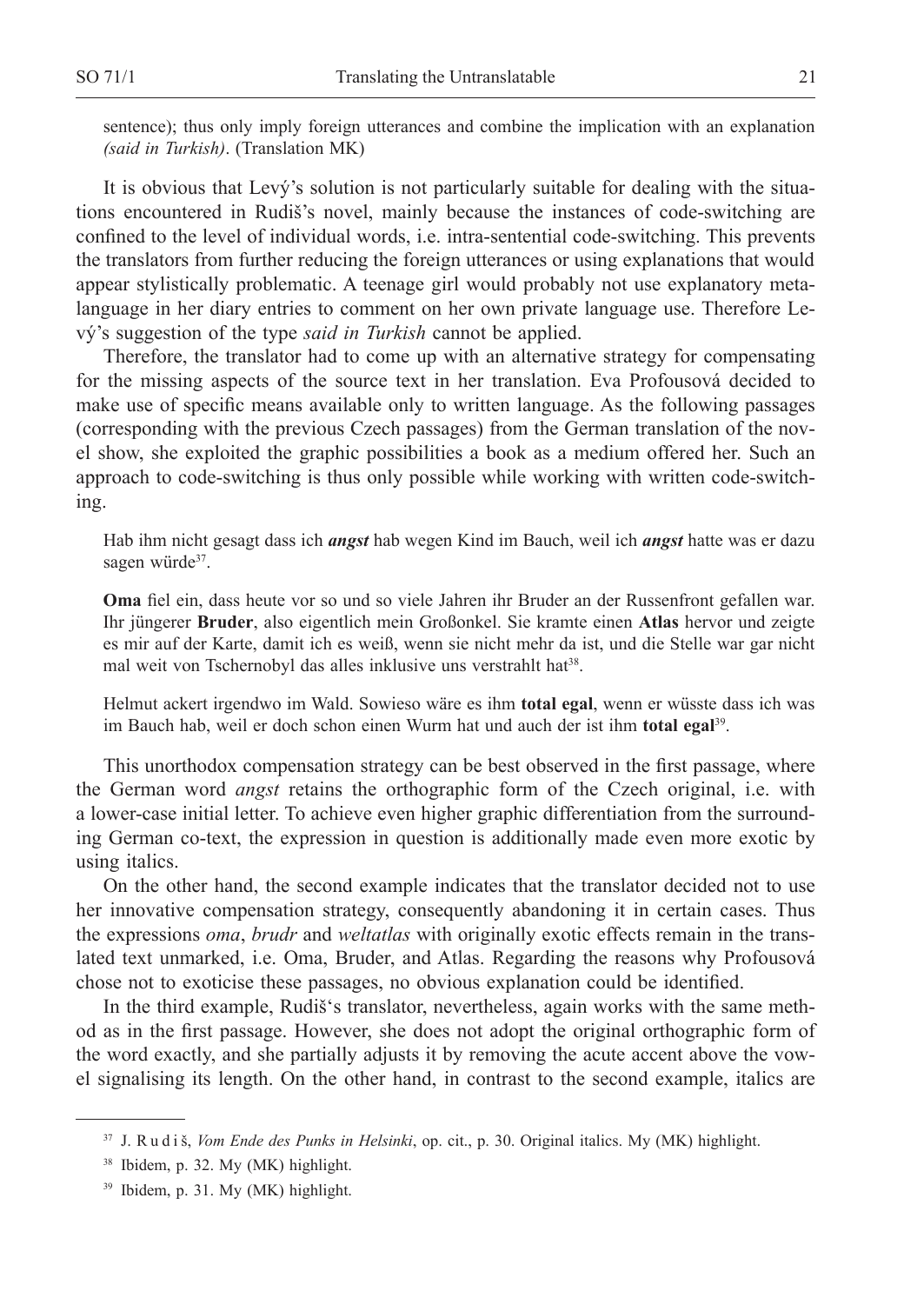used here to discriminate the original code-switching from the rest of the German sentence.

Nancy's diary in the book also contains, in a limited amount, code-switching between three different languages: Czech, German, and English. However, the use of English is limited to a minimal repertoire consisting of often repeated shibboleth-like phrases. The main function of these instantiations of code-switching is, unlike the examples discussed so far, not primarily to exoticise the text but rather to signal the speaker's social status. In the case of Nancy, they serve to identify her as a member of the punk subculture.

Ptali se jestli mi přijde důstojný oslavovat svátek práce v pomalovaný kožený bundě a s vojenskou taškou s nacistickými nápisama jako **punksnotdead fuck off** Sex Pistols […]40.

[J]e fakt jak řek Helmut že by se ty navoněný pankáči z Anglie posrali kdyby žili opravdovej pank v ČSSR kde **no future** je fakt **no future**41.

This type of code-switching which does not involve the primary language of the source text, i.e. Czech, nor the primary language of the target text, i.e. German, allows, unlike the previous cases, for a translation of the code-switching in question. On some occasions, Rudiš's translator reuses her previous strategy of marking words involved in code-switching with italics. However, this strategy is not employed consistently throughout the text of the translation, as the following examples show:

Sie wollten wissen, ob ich es würdevoll finde, den Tag der Arbeit in beschmierter Lederjacke mit Gasmaskentasche zu begehen, auf der Nazi-Aufschriften draufstehen wie **punksnotdead fuck off** *Sex Pistols*  $[\dots]^{42}$ .

In einer Sache hat Helmut aber recht und zwar wenn diese parfümierten Punks aus England das echte Punkleben in der ČSSR leben müssten, wo *no future* echt *no future* heißt, würden sie sich glatt in die Hosen scheißen<sup>43</sup>.

In the part of the novel titled *Hezký lidi manifest*<sup>44</sup>*// Schmucke leute manifest*45, the translator found herself facing numerous instances of Czech-English code-switching. As was pointed out earlier, such a combination of languages does not pose any difficulties for the translation process. Even instances of code-switching that were lost in the target text could have been compensated for elsewhere. The passages below demonstrate that the German-English code-switching in the target text is in some respects even more exoticising than the original Czech-English instances. In the text of Rudiš's book, the effect of the English words is systematically weakened by their orthographic adaptation to Czech spelling standards, e.g. *excited* > *iksajtyd*. The language of the German translation does not

<sup>40</sup> J. R u d i š, *Konec punku v Helsinkách*, op. cit., p. 130.

<sup>41</sup> Ibidem, p. 229.

<sup>42</sup> J. R u d i š, *Vom Ende des Punks in Helsinki*, op. cit., p. 149. Original italics. My (MK) highlight.

<sup>43</sup> Ibidem, p. 260. Original italics. My (MK) highlight..

<sup>44</sup> J. R u d i š, *Konec punku v Helsinkách*, op. cit., p. 201–213.

<sup>45</sup> J. R u d i š, *Vom Ende des Punks in Helsinki*, op. cit., p. 230–245.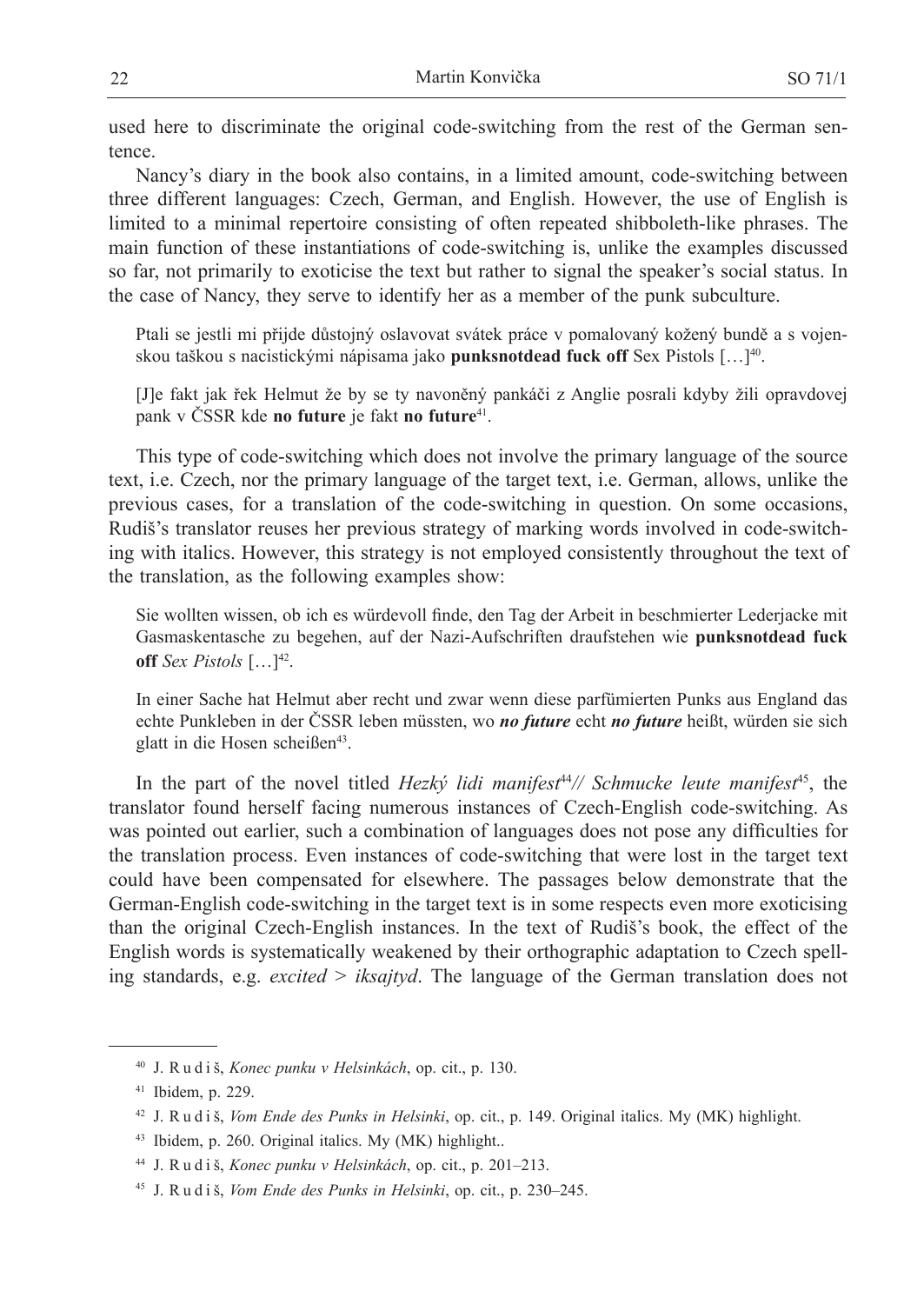adopt this approach, even though it disregards the German convention to capitalise first letters of nouns.

[…] a tvý kámoši **čekujou** na rohách, kdyby něco […]46

[...] deine **boys** stehen schmiere für den fall aller fälle [...]<sup>47</sup>

The first example shows how the translator decided to compensate for the loss of one Anglicism (*čekujou*<sup>48</sup> > *schmiere stehen*) by introducing a new one into the text of the translation (*kámoši* > *boys*), hence, restoring functional equivalence. Not all the Anglicisms of the original text have been left out, however, as the example of the verb *čekneš* rendered as *checkst* in the German text demonstrates.

The following example illustrates in a similar manner how the translator added the German-English code-switching *a little bit* instead of Czech *malinko* even though the passage could unproblematically be translated into German without using code-switching. The phrase *sladce drímujou* is also a fine case of compensation strategy. The translator chose not to mark the verb, i.e. *schlummern*, but rather the adverb, i.e. *peacefull* (sic), as the exoticising entity.

[S]eš malinko nervózní a **iksajtyd**, takže cigy, pak vyrazíš a **čekneš** pro sichr ještě jednou ulici, jestli je fakt v **klíru**, a zjistíš, že je všechno **oukej**, že poliši maj po večerníčku a hezký lidi už dávno sladce **drímujou** […]49

[D]u bist **a little bit** nervös und **excited**, also rauchst du eine nach der anderen wie ein schlot, dann marschierst du raus und **checkst** sicherheitshalber nochmals die straße, ob auch wirklich alles, aber auch alles paletti ist, und du siehst, in der bullerei hat das sandmännchen schon schlafsand gestreut und auch die schmucken leute schlummern **peacefull** [sic] in ihren bettchen  $[\ldots]^{50}$ 

### **Conclusion**

The presented paper attempted to familiarise the reader with the general issue of untranslatability. It has been argued, however, that true untranslatability, i.e. a case when the target language is incapable of conveying the message of the source language, is very rare – if not non-existent. This could be corroborated by the various compensation strategies discussed in this article, which make it possible to transmit even the seemingly untranslatable to the recipients of the target text and thus restoring functional equivalence (Levý 2012 [1963]) between the original and its translation.

<sup>46</sup> J. R u d i š, *Konec punku v Helsinkách*, op. cit., p. 201. My (MK) highlight.

<sup>47</sup> J. R u d i š, *Vom Ende des Punks in Helsinki*, op. cit., p. 230.

<sup>48</sup> The Czech word *čekujou* is the morphologically and orthographically adapted English word *to check*, *to check out.*

<sup>49</sup> J. R u d i š, *Konec punku v Helsinkách*, op. cit., p. 203–204. My (MK) highlight.

<sup>50</sup> J. R u d i š, *Vom Ende des Punks in Helsinki*, op. cit., p. 232. My (MK) highlight.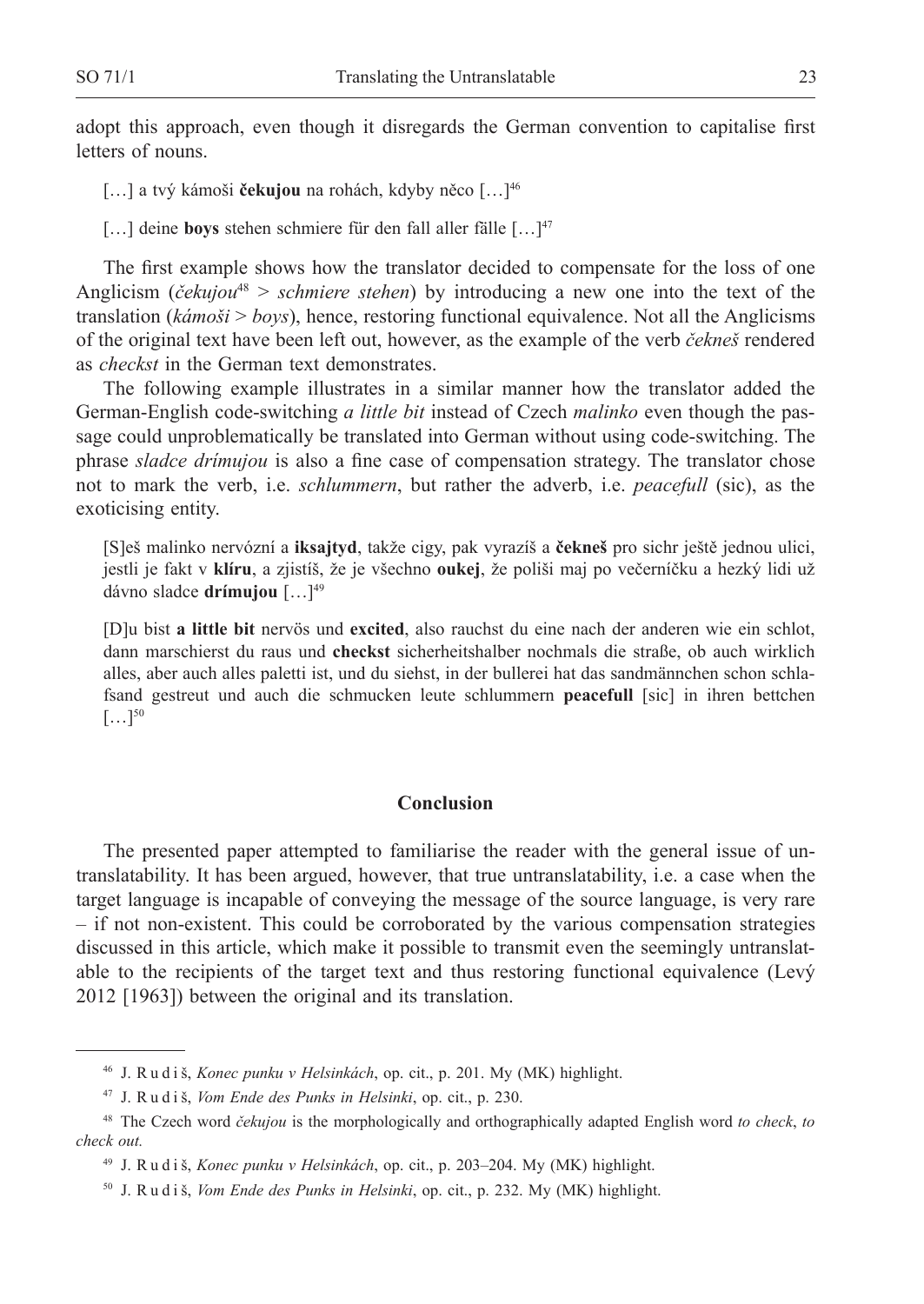Special attention has been paid to the issues connected with the translation of codeswitching between Czech, German, and English in the novel by Jaroslav Rudiš *Konec punku v Helsinkách* and in its German translation. Firstly, it could be shown that although the instances of Czech-German code-switching were obscured during translation into German, innovative use of orthography allowed at least partial functional equivalence. Secondly, it was demonstrated that if a third language, in this case English, is involved in the code-switching, this instance of code-switching can be successfully translated.

With regard to code-switching, several possible constellations between code-switching in the source and target text could be identified. Firstly, instances of code-switching found in the source language appear in the translation as well. Secondly, the original code-switching is missing in the target text. This loss could, however, be compensated for by other means. However, the extent of what could have been compensated for differs. Exploiting non-linguistic resources, i.e. orthography, could also be subsumed here. Thirdly, instantiations of code-switching could not be translated and this loss could not be compensated for.

While the cases of Czech-German code-switching were mainly of the second type, i.e. partial compensation, or of the third type, i.e. the code-switching is missing in the target text, examples of the Czech-English code-switching were more frequently of the first and second type. This higher success rate is possible mainly due to the position of the English language, which is, unlike in the cases of Czech-German code-switching, neither the source nor the target language of the translation.

### **Bibliography**

Primary sources

- B o r k o v e c P., 2001, *Feldarbeit*, translated by Ch. Rothmeier, Wien: Edition Korrespondenzen.
- R u d i š J., 2010, *Konec punku v Helsinkách*, Praha: Labyrint.
- R u d i š J., 2014, *Vom Ende des Punks in Helsinki*, translated by E. Profousová, München: Luchterhand Literaturverlag.

Secondary sources

- A u e r P.J.C., 1984, *Bilingual Conversation*, Amsterdam: John Benjamins.
- B a n d i a P., 1996, *Code-Switching and Code-Mixing in African Creative Writing: Some Insights for Translation Studies*, " TTR : Traduction, Terminologie, Rédaction" 9 (1), p. 139–153.
- Bullock B.E. & Toribio A.J. (ed.), 2009, *The Cambridge Handbook of Linguistic Code-Switching*, Cambridge: Cambridge University Press.
- Hausenblas K., 1965, *Překládání a teorie literatury*, "Rozhledy" 13 (2), p. 155–167.
- H i l s k ý M., 1998, "O nepřeložitelnosti aneb rytmus jako prvek významotvorný", "Souvislosti" 2, p. 16–23.
- J a k o b s o n R., 1959, *On linguistic aspects of translation*, [in:] R.A. Bower (ed.) *On Translation*, Cambridge, MA: Harvard University Press, p. 232–239.

J o n s s o n C., 2005, *Code-switching in Chicano Theater: Power, Identity and Style in Three Plays by Cherríe Moraga*, Ph.D. thesis. Umeå: Umeå universitet.

- L e v ý J., 2012 [1963], *Umění překladu*, 4<sup>th</sup> revised edition, Praha: Miroslav Pošta Apostrof.
- M a l ý R., 2012, *K otázce tzv. nepřeložitelnosti poezie*, "Slavica Litteraria" 15 (1), 125–133.